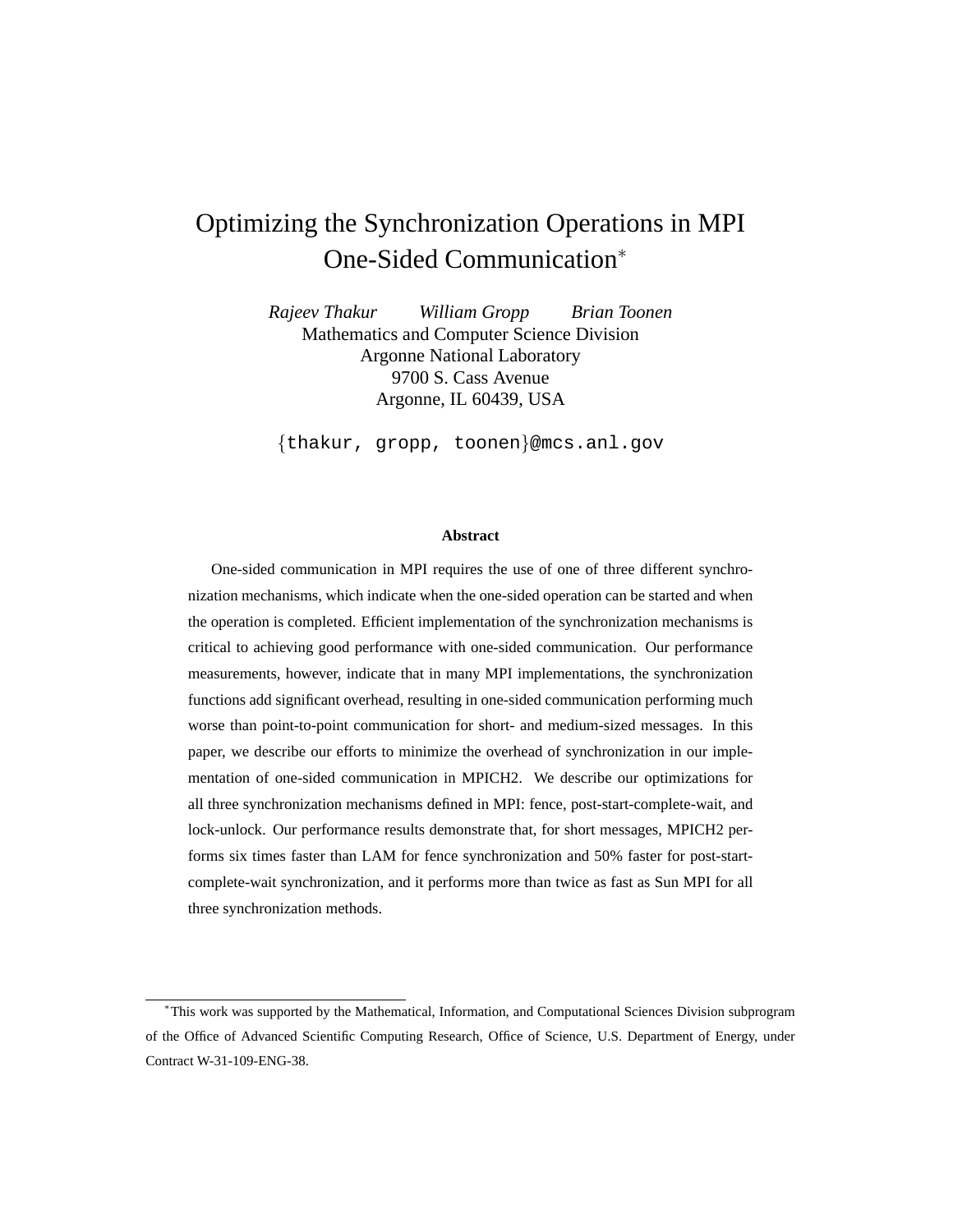# **1 Introduction**

MPI defines one-sided communication operations that allow users to directly read from or write to the memory of a remote process [12]. One-sided communication both is convenient to use and has the potential to deliver higher performance than regular point-to-point (two-sided) communication, particularly on networks that support one-sided communication natively, such as InfiniBand and Myrinet. One-sided communication in MPI requires the use of one of three synchronization mechanisms: fence, post-start-complete-wait, or lock-unlock. The synchronization mechanism defines the time at which the user can initiate one-sided communication and the time when the operations are guaranteed to be completed. The true cost of one-sided communication, therefore, must include the time taken for synchronization. An unoptimized implementation of the synchronization functions may perform more communication and synchronization than necessary (such as a barrier), which can adversely affect performance, particularly for short and medium-sized messages.

To determine how the different synchronization mechanisms perform in existing MPI implementations, we used a test program that performs nearest-neighbor ghost-area exchange, a communication pattern common in many scientific applications such as PDE simulations. We wrote four versions of this program—using point-to-point communication (isend/irecv) and using onesided communication with fence, post-start-complete-wait, and lock-unlock synchronization and ran them on an IBM SP with IBM MPI, on a Sun SMP with Sun MPI, and on a fast-ethernetconnected Linux cluster with LAM [11]. We measured the time taken for a single communication step (each process exchanges data with its four neighbors) by doing the step a number of times and calculating the average. Figure 1 shows a template of the fence version of the test; the other versions are similar.

```
for (i=0; i<sub>entimes</sub>; i++) {
  MPI_Win_fence(MPI_MODE_NOPRECEDE, win);
   for (j=0; j<nbrs; j++) {
       MPI_Put(sbuf + j*n, n, MPI_INT, nbr[j], j, n, MPI_INT, win);
   }
  MPI_Win_fence(MPI_MODE_NOSTORE | MPI_MODE_NOPUT |
                  MPI_MODE_NOSUCCEED, win);
}
```
Figure 1: Fence version of the test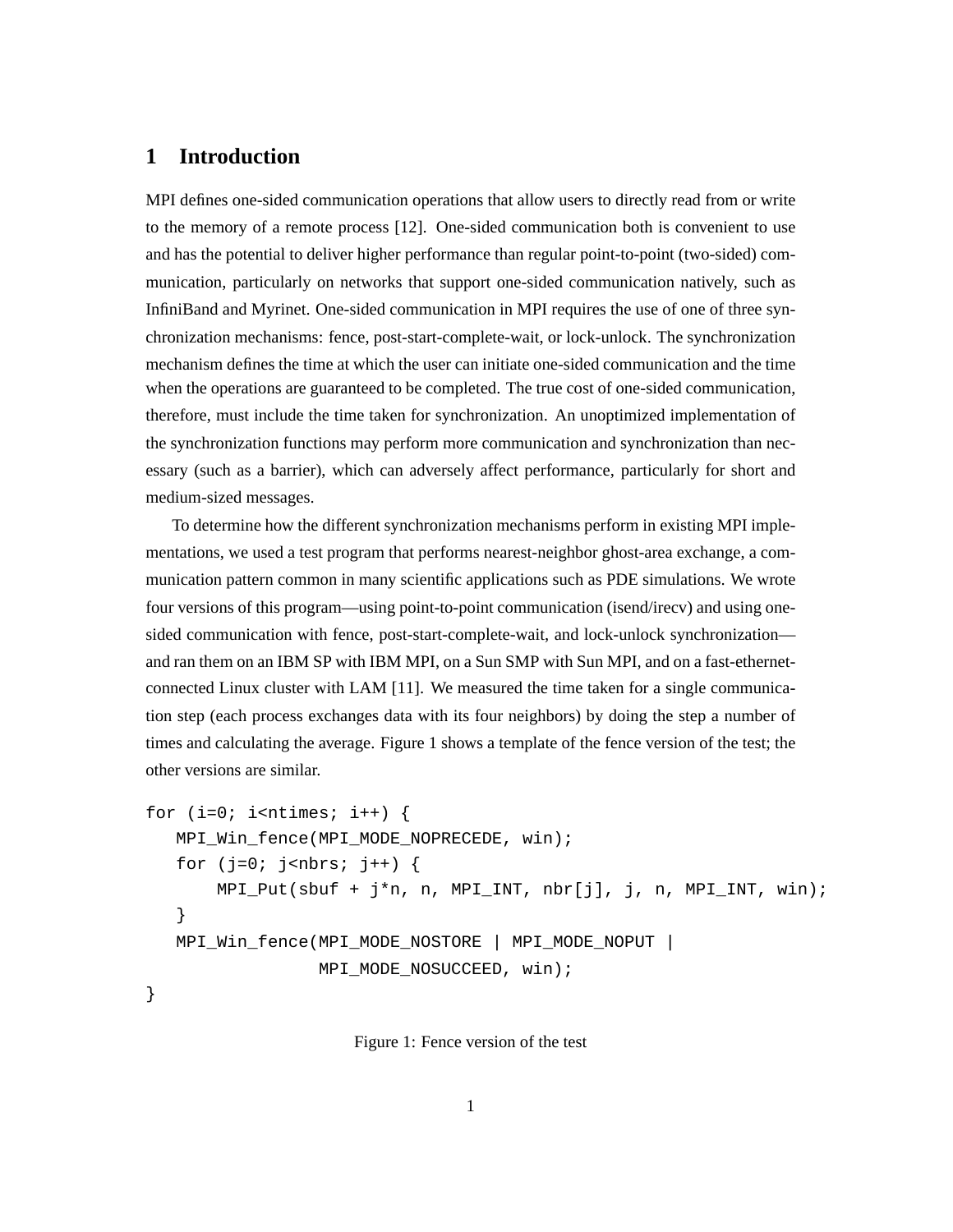

Figure 2: Performance of IBM MPI, Sun MPI, and LAM for a nearest-neighbor ghost-area exchange test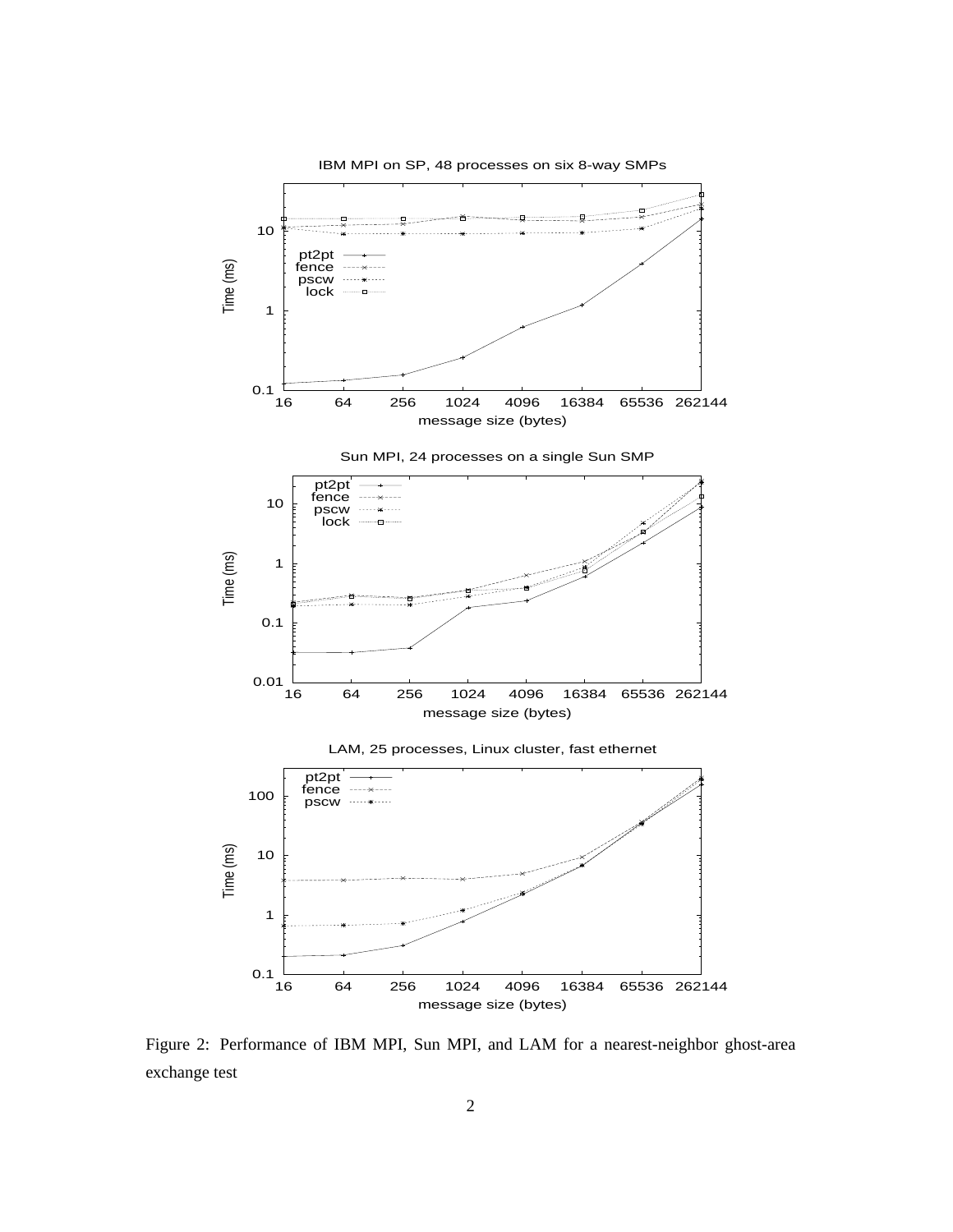The performance results are shown in Figure 2. With IBM MPI on an SP, one-sided communication is almost two orders of magnitude slower than point-to-point (pt2pt) for short messages and remains significantly slower until messages get larger than 256 KB. With Sun MPI on a shared-memory SMP, all three one-sided versions are about six times slower than the point-topoint version for short messages. With LAM on a Linux cluster connected with fast ethernet, for short messages, post-start-complete-wait (pscw) is about three times slower than point-to-point, and fence is about 18 times slower than point-to-point.<sup>1</sup> As shown in Figure 1, we pass appropriate assert values to MPI\_Win\_fence so that the MPI implementation can optimize the function. Since LAM does not support asserts, we commented them out when using LAM. At least some of the poor performance of LAM with fence can be attributed to not taking advantage of asserts.

We observed similar results for runs with different numbers of processes on all three implementations. Clearly, the overhead associated with synchronization significantly affects the performance of these implementations. Other researchers [6] have found similarly high overheads in their experiments with four MPI implementations: NEC, Hitachi, Sun, and LAM.

Our goal in the design and implementation of one-sided communication in our MPI implementation, MPICH2, has been to minimize the amount of additional communication and synchronization needed to implement the semantics defined by the synchronization functions. We particularly avoid using a barrier anywhere. As a result, we are able to achieve much higher performance than do other MPI implementations. We describe our optimizations and our implementation in this paper. This paper is an extended version of the work described in [16].

The rest of the paper is organized as follows. In Section 2, we describe related work in the area of one-sided communication. In Section 3, we explain the semantics of the three synchronization mechanisms. In Section 4, we describe our optimized implementation of the synchronization mechanism. In Section 5, we present performance results. In Section 6, we conclude with a brief discussion of future work.

## **2 Related Work**

One-sided communication as a programming paradigm was made popular initially by the SHMEM library on the Cray T3D and T3E [8], the BSP library [7], and the Global Arrays library [15]. After the MPI-2 Forum defined an interface for one-sided communication in MPI, several vendors and a few research groups implemented it, but, as far as we know, none of these implementations specifically optimizes the synchronization overhead. For example, the implementations

<sup>&</sup>lt;sup>1</sup>LAM does not support lock-unlock synchronization.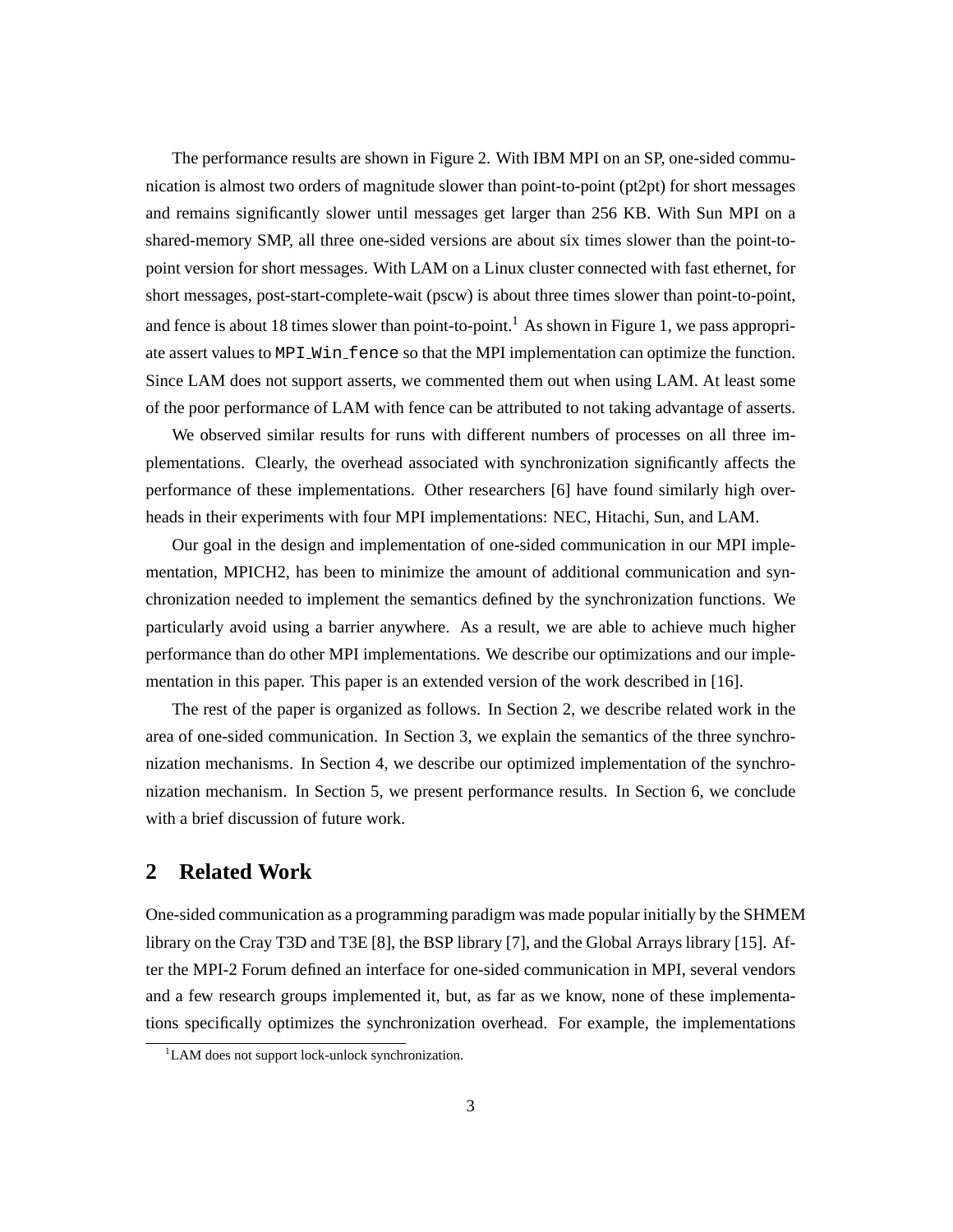of one-sided communication for Sun MPI by Booth and Mourão [4] and for the NEC SX-5 by Traff et al. [17] use a barrier to implement fence synchronization. Other efforts at implementing MPI one-sided communication include the implementation for InfiniBand networks by Jiang et al.  $[9, 10]$ , for a Windows implementation of MPI (WMPI) by Mourão and Silva  $[14]$ , for the Fujitsu VPP5000 vector machine by Asai et al. [1], and for the SCI interconnect by Worringen et al. [19]. Mourão and Booth [13] describe issues in implementing one-sided communication in an MPI implementation that uses multiple protocols, such as TCP and shared memory.

# **3 One-Sided Communication in MPI**

In MPI, the memory that a process allows other processes to access via one-sided communication is called a *window*. Processes specify their local windows to other processes by calling the collective function MPI Win create. The three functions for one-sided communication are MPI Put, MPI Get, and MPI Accumulate. MPI Put writes to remote memory, MPI Get reads from remote memory, and MPI Accumulate does a reduction operation on remote memory. All three functions are nonblocking: They initiate but do not necessarily complete the onesided operation. These functions are not sufficient by themselves because one needs to know when a one-sided operation can be initiated (that is, when the remote memory is ready to be read or written) and when a one-sided operation is guaranteed to be completed. To specify these semantics, MPI defines three different synchronization mechanisms.

#### **3.1 Fence Synchronization**

Figure 3a illustrates the fence method of synchronization (without the syntax). MPI\_Win\_fence is collective over the communicator associated with the window object. A process may issue onesided operations after the first call to MPI Win fence returns. The next fence completes any one-sided operations that this process issued after the preceding fence, as well as the one-sided operations other processes issued that had this process as the target. The drawback of the fence method is that if only small subsets of processes are actually communicating with each other, such as groups of nearest neighbors in our ghost-area exchange test program, the collectiveness of the fence function over the entire communicator results in unnecessary synchronization overhead.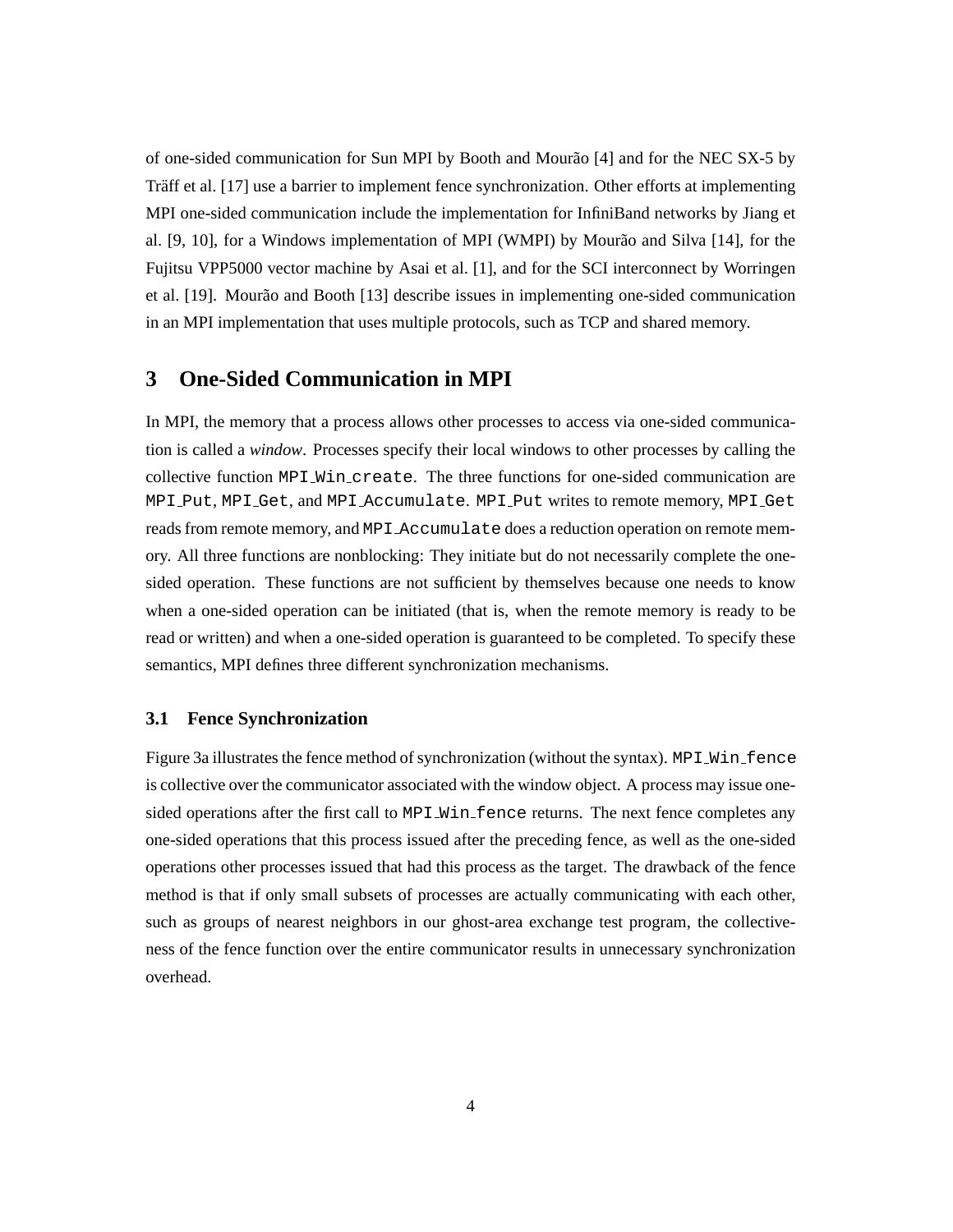| Process <sub>0</sub> | <i>Process 1</i>   |
|----------------------|--------------------|
| MPI Win fence(win)   | MPI_Win_fence(win) |
| $MPI$ $Put(1)$       | MPI Put(0)         |
| $MPI_Get(1)$         | $MPI_Get(0)$       |
| MPI Win fence(win)   | MPI_Win_fence(win) |

a. Fence synchronization

| Process 0           | Process 1           | Process 2              |
|---------------------|---------------------|------------------------|
|                     | $MPI_Win_post(0,2)$ |                        |
| MPI Win start(1)    |                     | $MPI_Win_start(1)$     |
| MPI Put(1)          |                     | MPI Put(1)             |
| MPI Get(1)          |                     | MPI Get(1)             |
| MPI_Win_complete(1) |                     | $MPI_Min\_complete(1)$ |
|                     | $MPI_Win_wait(0,2)$ |                        |

b. Post-start-complete-wait synchronization

| Process 0              | Process 1                      | Process 2              |
|------------------------|--------------------------------|------------------------|
| MPI_Win_create(&win)   | MPI_Win_create(&win)           | MPI_Win_create(&win)   |
| MPI_Win_lock(shared,1) |                                | MPI_Win_lock(shared,1) |
| $MPI\_Put(1)$          |                                | $MPI_Put(1)$           |
| MPI Get(1)             |                                | MPI Get(1)             |
| $MPI_Win_undock(1)$    |                                | $MPI_Min\_unlock(1)$   |
| MPI_Win_free(&win)     | MPI Win free(&win)             | MPI Win free(&win)     |
|                        | c. Lock-unlock synchronization |                        |

Figure 3: The three synchronization mechanisms for one-sided communication in MPI. The numerical arguments indicate the target rank.

### **3.2 Post-Start-Complete-Wait Synchronization**

To avoid the drawback of fence, MPI defines a second synchronization method in which only subsets of processes need to synchronize, as shown in Figure 3b. A process that wishes to expose its local window to remote accesses calls MPI\_Win\_post, which takes as argument an MPI Group object that specifies the set of processes that will access the window. A process that wishes to perform one-sided communication calls MPI\_Win\_start, which also takes as argument an MPI Group object that specifies the set of processes that will be the target of one-sided operations from this process. After issuing all the one-sided operations, the origin process calls MPI Win complete to complete the operations at the origin. The target calls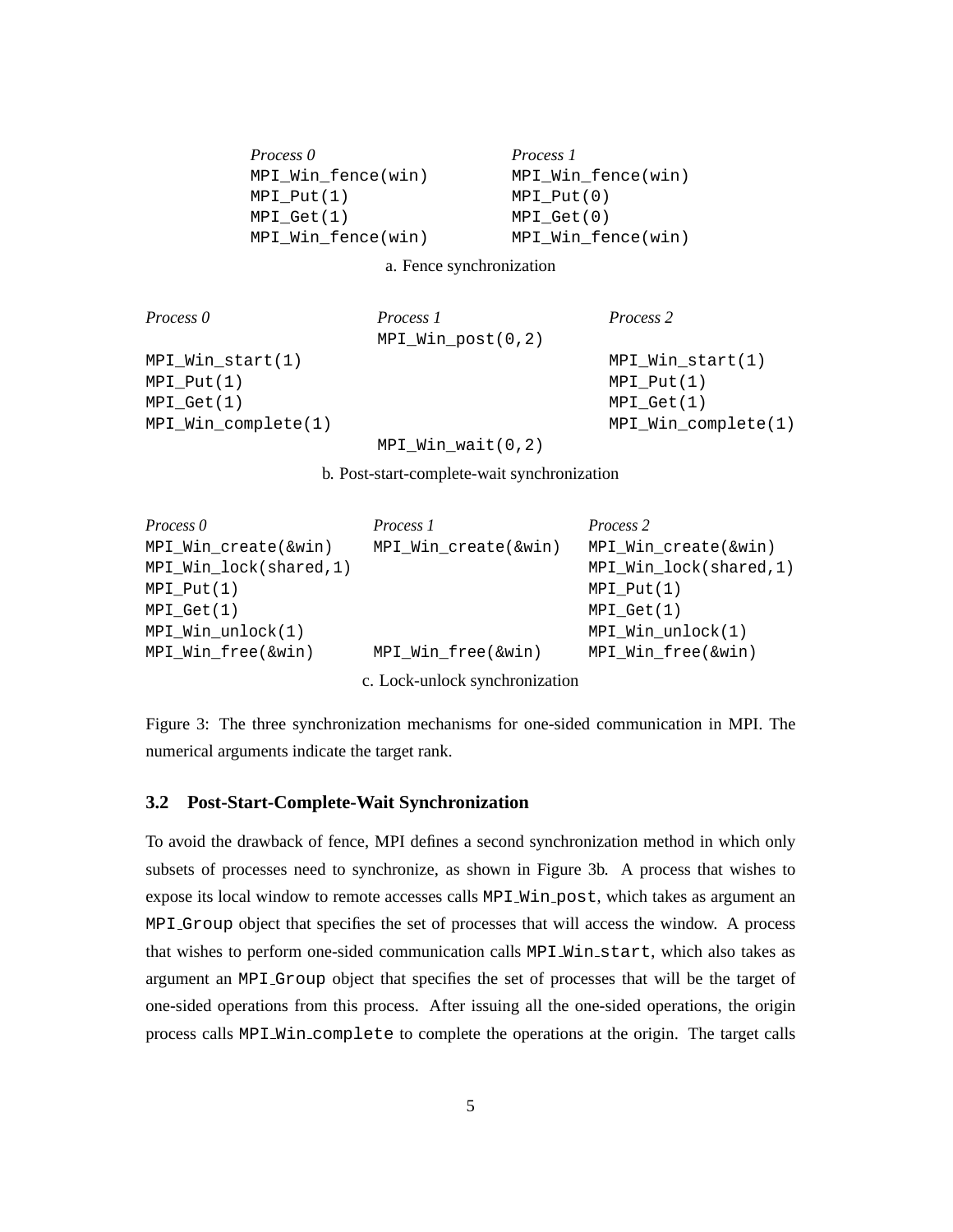MPI\_Win\_wait to complete the operations at the target.

#### **3.3 Lock-Unlock Synchronization**

In the lock-unlock synchronization method, the origin process calls MPI Win lock to obtain either shared or exclusive access to the window on the target, as shown in Figure 3c. MPI Win lock is not required to block until the lock is acquired, except when the origin and target are one and the same process. After issuing the one-sided operations, the origin calls MPI Win unlock. When MPI Win unlock returns, the one-sided operations are guaranteed to be completed at the origin and the target. The target process does not make any synchronization call. For this synchronization method, an implementation is allowed to restrict the use of one-sided communication to windows in memory that has been allocated with the function MPI Alloc mem.

### **4 Implementing MPI One-Sided Communication**

We describe our implementation of one-sided communication in MPICH2, particularly how we have optimized the implementation of the synchronization functions. Our current implementation of one-sided communication is layered on the same lower-level communication abstraction we use for point-to-point communication, called CH3 [2]. CH3 uses a two-sided communication model in which the sending side sends packets, followed optionally by data, and the receiving side explicitly posts receives for packets and, optionally, data. The content and interpretation of the packets are decided by the upper layers. To implement one-sided communication, we have simply added new packet types. So far, CH3 has been implemented robustly on top of TCP and shared memory, and experimental implementations exist for GASNet [3] and InfiniBand. Therefore, our implementation of one-sided communication runs on all these devices.

We use the following general approach in implementing the synchronization functions: For all three synchronization methods, we do almost nothing in the first synchronization call; do nothing in the calls to put, get, or accumulate other than queuing up the requests locally; and instead do everything in the second synchronization call. This approach allows the first synchronization call to return immediately without blocking, reduces or eliminates the need for extra communication in the second synchronization call, and offers the potential for communication operations to be aggregated and scheduled efficiently as in BSP [7]. We describe our implementation in detail below.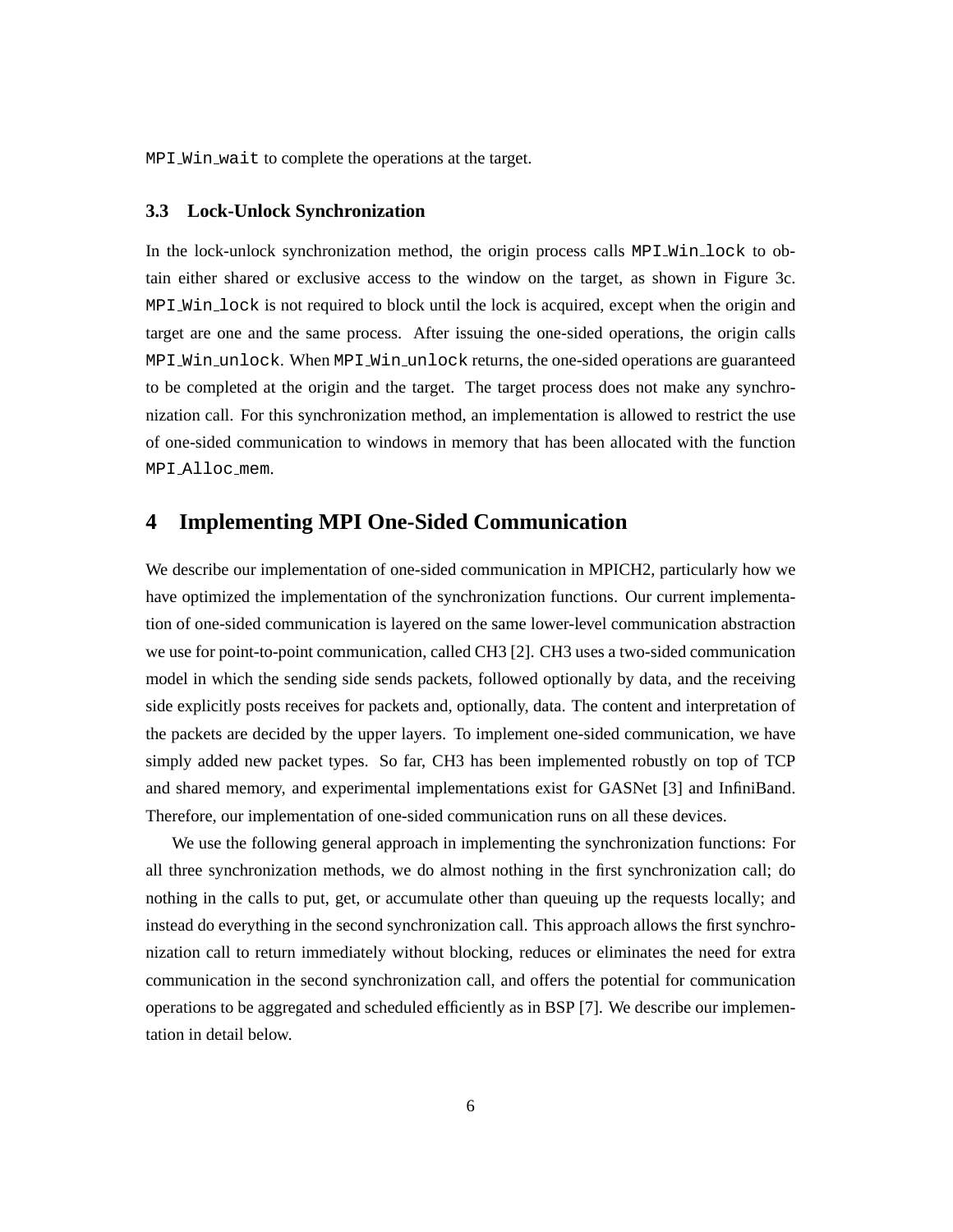#### **4.1 Fence Synchronization**

An implementation of fence synchronization must take into account the following semantics: A one-sided operation cannot access a process's window until that process has called fence, and the next fence on a process cannot return until all processes that need to access that process's window have completed doing so.

A naïve implementation of fence synchronization could be as follows. At the first fence, all processes do a barrier so that everyone knows that everyone else has called fence. Puts, gets, and accumulates can be implemented as either blocking or nonblocking operations. In the second fence, after all the one-sided operations have been completed, all processes again do a barrier to ensure that no process leaves the fence before other processes have finished accessing its window. This method requires two barriers, which can be quite expensive.

In our implementation, we avoid the two barriers completely. In the first call to fence, we do nothing. For the puts, gets, and accumulates that follow, we simply queue them up locally and do nothing else, with the exception that any one-sided operation whose target is the origin process itself is performed immediately by doing a simple memory copy or local accumulate. In the second fence, each process goes through its list of queued one-sided operations and determines, for every other process i, whether any of the one-sided operations have i as the target. This information is stored in an array, such that a 1 in the *i*th location of the array means that one or more one-sided operations are targeted to process  $i$ , and a 0 means no one-sided operations are targeted to that process. All processes now do a reduce-scatter sum operation on this array: Process  $i$  gets the result of the summation of the *i*th element of the array on all processes, as in MPI Reduce scatter. As a result, each process now knows how many processes will be performing one-sided operations on its window, and this number is stored in a counter in the MPI Win object. Each process is now free to perform the data transfer for its one-sided operations; it needs only to ensure that the window counter at the target gets decremented when all the one-sided operations from this process to that target have been completed.

A put is performed by sending a put packet containing the address, count, and datatype information for the target. If the datatype is a derived datatype, an encapsulated version of the derived datatype is sent next. Then follows the actual data. The MPI progress engine on the target receives the packet and derived datatype, if any, and then directly receives the data into the correct memory locations. No rendezvous protocol is needed for the data transfer because the origin has already been authorized to write to the target window. Gets and accumulates are implemented similarly.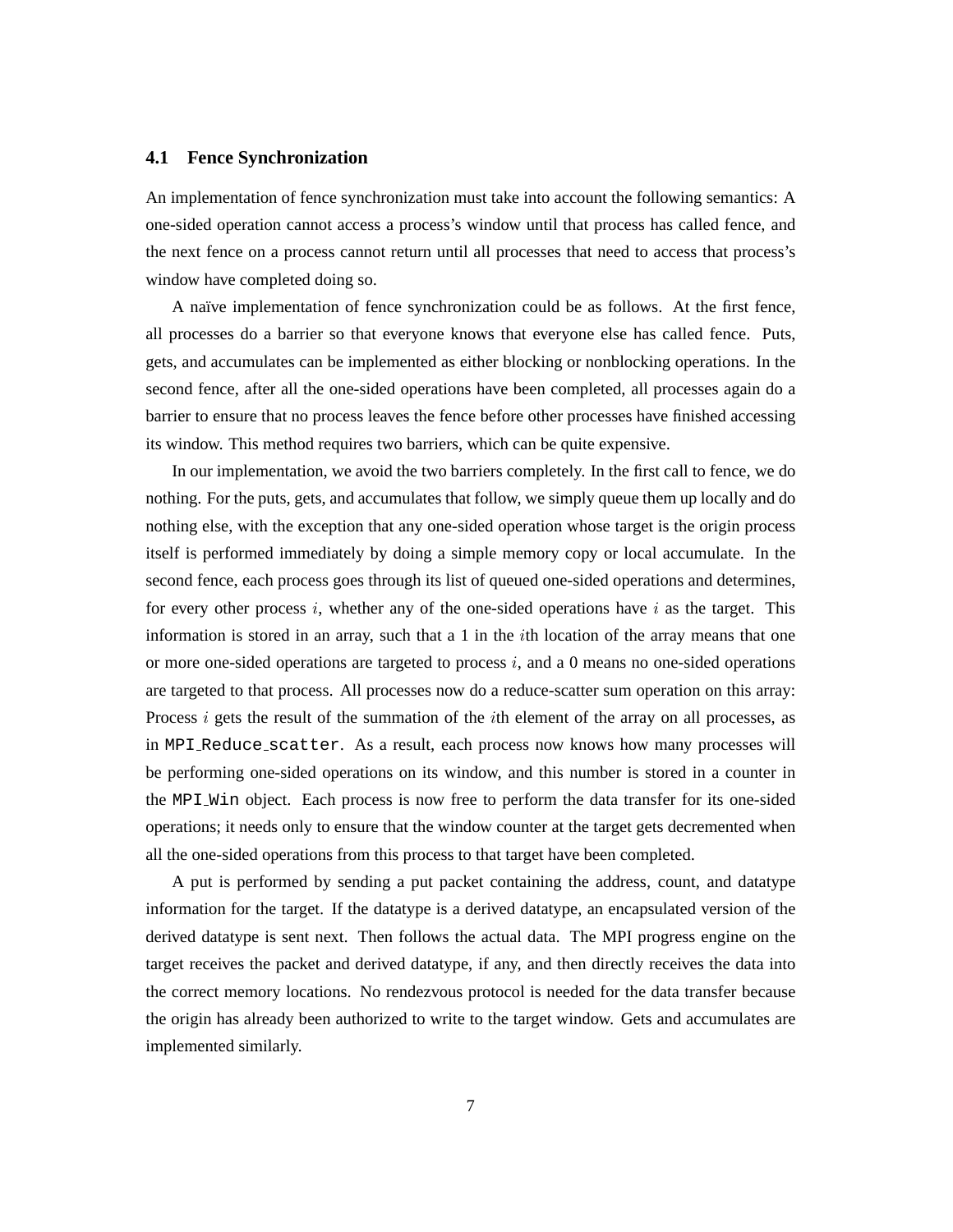For the last one-sided operation, the origin process sets a field in the packet header indicating that it is the last operation. The target therefore knows to decrement its window counter after this operation has completed at the target. When the counter reaches 0, it indicates that all remote processes that need to access the target's window have completed their operations, and the target can therefore return from the second fence. This scheme of decrementing the counter only on the last operation assumes that data delivery is ordered, which is a valid assumption for the networks we currently support. On networks that do not guarantee ordered delivery, a simple sequence-numbering scheme can be added to achieve the same effect.

We have thus eliminated the need for a barrier in the first fence and replaced the barrier at the *end* of the second fence by a reduce-scatter at the *beginning* of the second fence before any data transfer. After that, all processes can do their communication independently and return when they are done.

### **4.2 Post-Start-Complete-Wait Synchronization**

An implementation of post-start-complete-wait synchronization must take into account the following semantics: A one-sided operation cannot access a process's window until that process has called MPI Win post, and a process cannot return from MPI Win wait until all processes that need to access that process's window have completed doing so and called MPI\_Win\_complete.

A naïve implementation of this synchronization could be as follows. MPI\_Win\_start blocks until it receives a message from all processes in the target group indicating that they have called MPI Win post. Puts, gets, and accumulates can be implemented as either blocking or nonblocking functions. MPI Win complete waits until all one-sided operations initiated by that process have completed locally and then sends a done message to each target process. MPI Win wait on the target blocks until it receives the done message from each origin process. Clearly, this method involves a great deal of synchronization.

We have eliminated most of this synchronization in our implementation as follows. In MPI Win post, if the assert MPI MODE NOCHECK is not specified, the process sends a zerobyte message to each process in the origin group to indicate that MPI Win post has been called. It also sets the counter in the window object to the size of this group. As in the fence case, this counter will get decremented by the completion of the last one-sided operation from each origin process. MPI\_Win\_wait simply blocks and invokes the progress engine until this counter reaches zero.

On the origin side, we do nothing in MPI Win start. All the one-sided operations follow-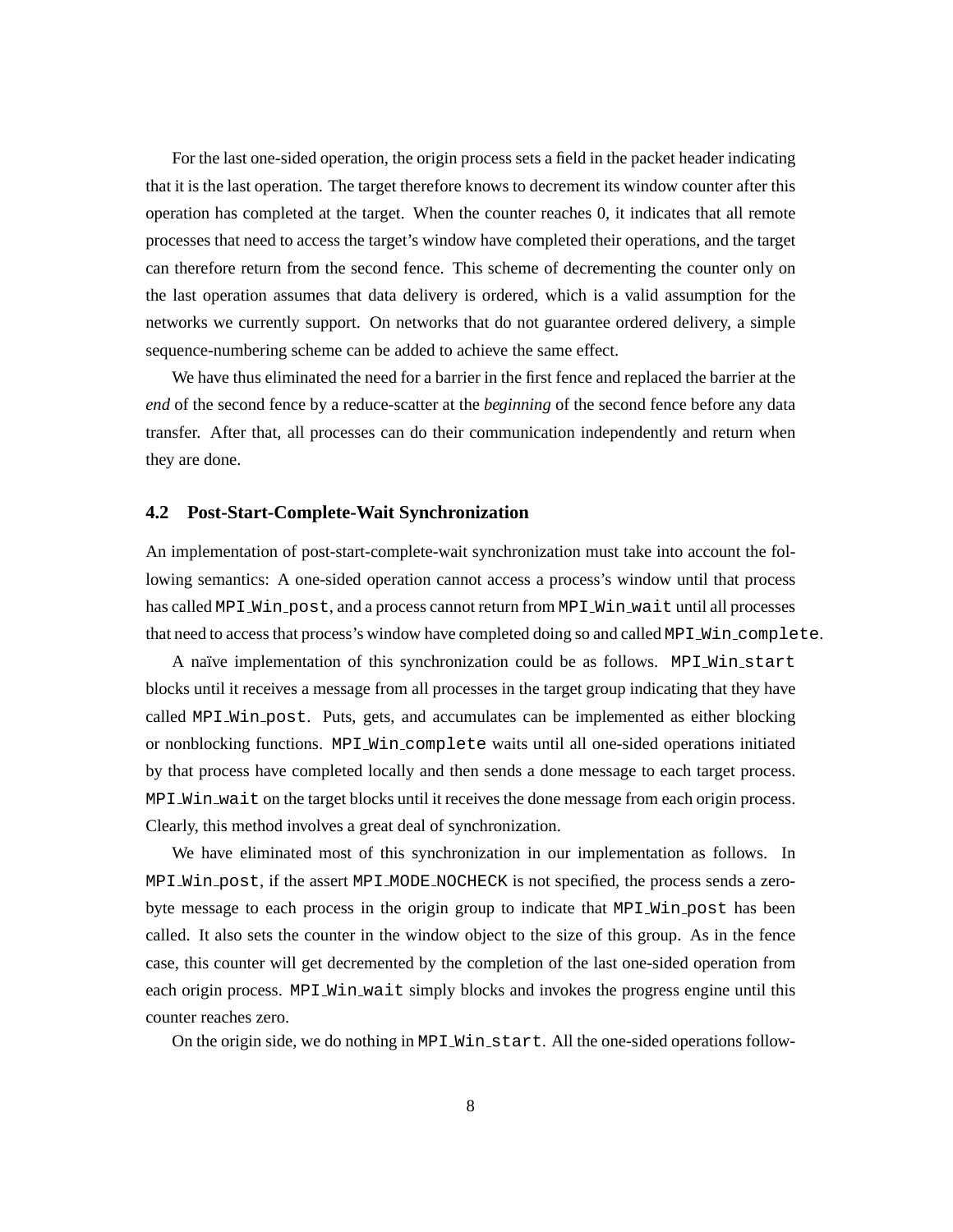ing MPI Win start are simply queued up locally as in the fence case. In MPI Win complete, the process first waits to receive the zero-byte messages from the processes in the target group. It then performs all the one-sided operations exactly as in the fence case. The last one-sided operation has a field set in its packet that causes the target to decrement its counter on completion of the operation. If an origin process has no one-sided operations destined to a target that was part of the group passed to MPI Win start, it still needs to send a packet to that target for decrementing the target's counter. MPI Win complete returns when all its operations have locally completed.

Thus the only synchronization in this implementation is the wait at the beginning of MPI Win complete for a zero-byte message from the processes in the target group, and this too can be eliminated if the user specifies the assert MPI MODE NOCHECK to MPI Win post and MPI\_Win\_start (similar to MPI\_Rsend).

### **4.3 Lock-Unlock Synchronization**

Implementing lock-unlock synchronization when the window memory is not directly accessible by all origin processes requires the use of an asynchronous agent at the target to cause progress to occur, because one cannot assume that the user program at the target will call any MPI functions that will cause progress periodically. Our design for the implementation of lock-unlock synchronization involves the use of a thread that periodically wakes up and invokes the MPI progress engine if it finds that no other MPI function has invoked the progress engine within some time interval.<sup>2</sup> If the progress engine had been invoked by other calls to MPI, the thread does nothing. This thread is created only when MPI Win create is called and if the user did not pass an info object to MPI Win create with the key no locks set to true (indicating that he will not be using lock-unlock synchronization).

We implement lock-unlock synchronization as follows. In MPI\_Win\_lock, we do nothing but queue up the lock request locally and return immediately. The one-sided operations are also queued up locally. All the work is done in MPI\_Win\_unlock. For the general case where there are multiple one-sided operations, we implement MPI\_Win\_unlock as follows as illustrated in Figure 4. The origin sends a "lock-request" packet to the target and waits for a "lock-granted" reply. When the target receives the lock request, it either grants the lock by sending a lock-

<sup>&</sup>lt;sup>2</sup>Since the MPICH2 progress engine is not yet fully thread safe, we do not use this separate thread in the implementation yet. The main thread on the target must make calls to MPI functions for progress to occur. For example, the target could call MPI Win free, which will block until all one-sided communication has completed.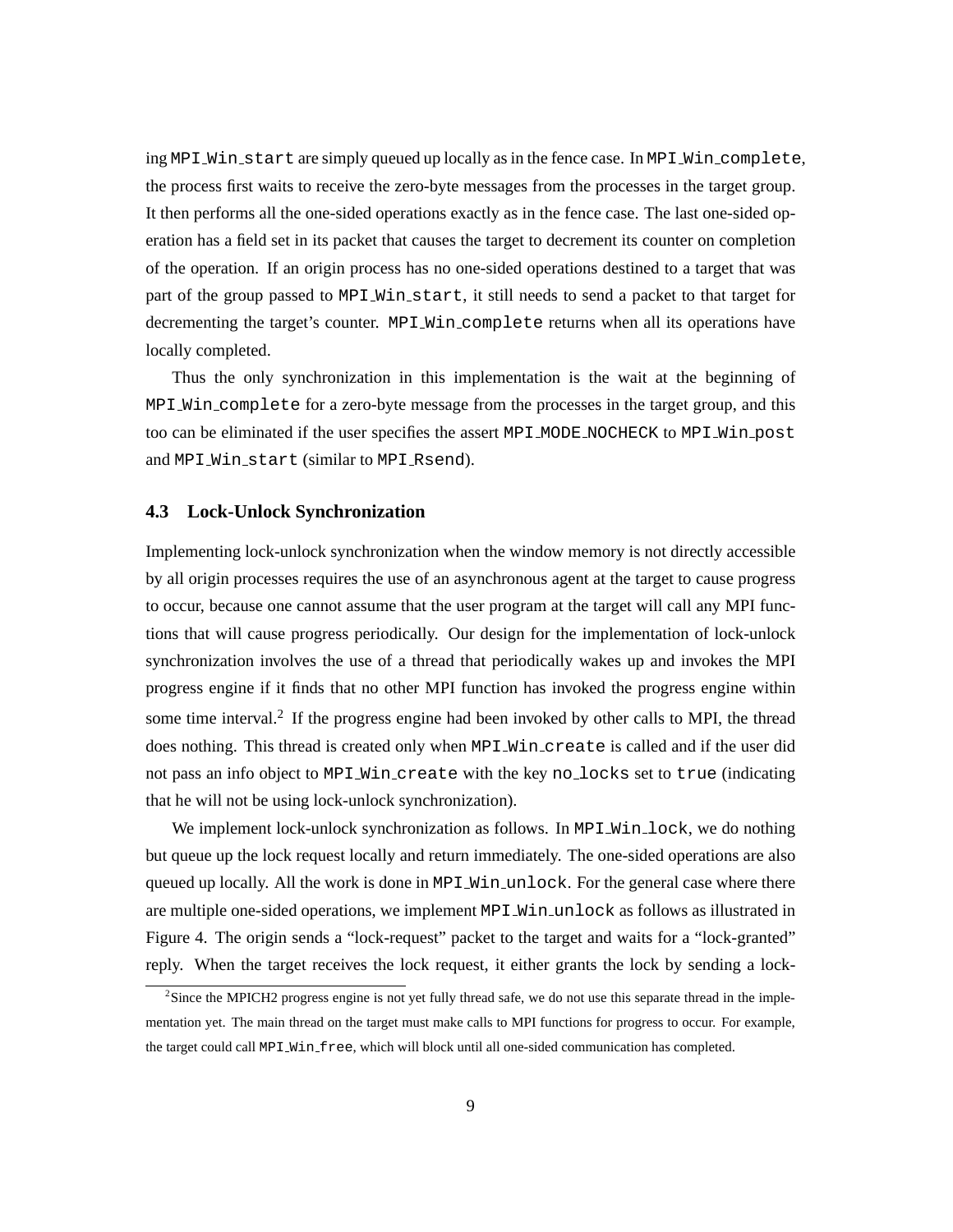

Figure 4: Implementing lock-unlock synchronization when there are multiple one-sided operations

granted reply to the origin or queues up the lock request if it conflicts with the existing lock on the window. When the origin receives the lock-granted reply, it performs the one-sided operations exactly as in the other synchronization modes. The last one-sided operation, indicated by a field in the packet header, causes the target to release the lock on the window after the operation has completed. Therefore, no separate unlock request needs to be sent from origin to target.

The semantics specify that MPI\_Win\_unlock cannot return until the one-sided operations are completed at both origin and target. Therefore, if the lock is a shared lock and none of the operations is a get, the target sends an acknowledgment to the origin after the last operation has completed. If any one of the operations is a get, we reorder the operations and perform the get last. Since the origin must wait to receive data, no additional acknowledgment is needed. This approach assumes that data transfer in the network is ordered. If not, an acknowledgment is needed even if the last operation is a get. If the lock is an exclusive lock, no acknowledgment is needed even if none of the operations is a get, because the exclusive lock on the window prevents another process from accessing the data before the operations have completed.

#### **4.3.1 Optimization for Single Put/Get/Accumulate Operations**

If the lock-unlock is for a single short operation and predefined datatype at the target, we send the put/accumulate data or get information along with the lock-request packet itself. If the target can grant the lock, it performs the specified operation right away. If not, it queues up the lock request along with the data or information and performs the operation when the lock can be granted. Except in the case of get operations, MPI Win unlock blocks until it receives an acknowledgment from the target that the operation has completed. This acknowledgment is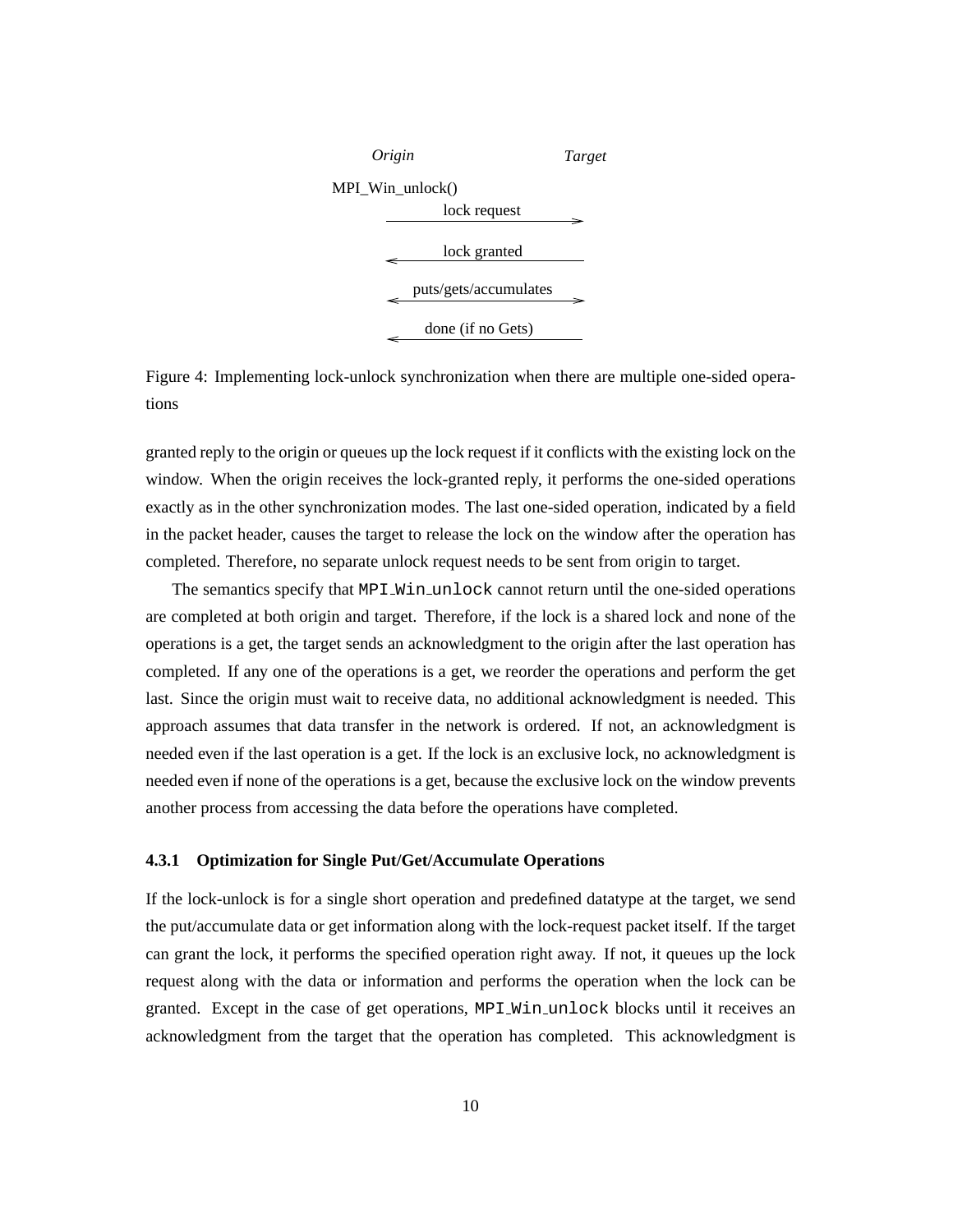needed even if the lock is an exclusive lock because the origin does not know whether the lock has been granted. Similar optimizations are possible for multiple one-sided operations, but at the cost of additional queuing/buffering at the target.

# **5 Performance Results**

We studied the performance of our implementation by using the same ghost-area exchange program described in Section 1. Figure 5 shows the performance of the test program with MPICH2 on the fast-ethernet-connected Linux cluster and on the Sun SMP using shared memory. We see that the time taken by the point-to-point version with MPICH2 is about the same as with other MPI implementations in Figure 2, but the time taken by the one-sided versions is much lower. To compare the performance of MPICH2 with other MPI implementations, we calculated the ratio of the time with point-to-point communication to the time with one-sided communication and tabulated the results in Tables 1 and  $2<sup>3</sup>$  For short messages, MPICH2 is almost six times faster than LAM for the fence version and about 50% faster for the post-start-complete-wait version. Compared with Sun MPI for short messages, MPICH2 is more than twice as fast for all three synchronization methods. The difference narrows for large message sizes where the synchronization overheads are less of an issue, but MPICH2 still performs better than both LAM and Sun MPI.

We note that although we have succeeded in minimizing the synchronization overhead associated with one-sided communication, MPI point-to-point communication still outperforms one-sided communication in our experiments. We attribute this to the following reasons:

- Since we use the CH3 communication layer in MPICH2 as the basis for our implementation of one-sided communication, and CH3 uses a two-sided communication model, MPI one-sided communication effectively gets converted to two-sided communication at the lower levels. We plan to address this issue by extending the CH3 API to include support for one-sided communication, particularly for networks that have native support for remote-memory access.
- On the Linux cluster, TCP socket communication is inherently two sided. As a result, it is difficult, if not impossible, to outperform MPI point-to-point communication because of the overhead (albeit small) added by the synchronization functions.

<sup>&</sup>lt;sup>3</sup>Since MPICH2 does not run on an IBM SP yet, we could not compare with IBM MPI.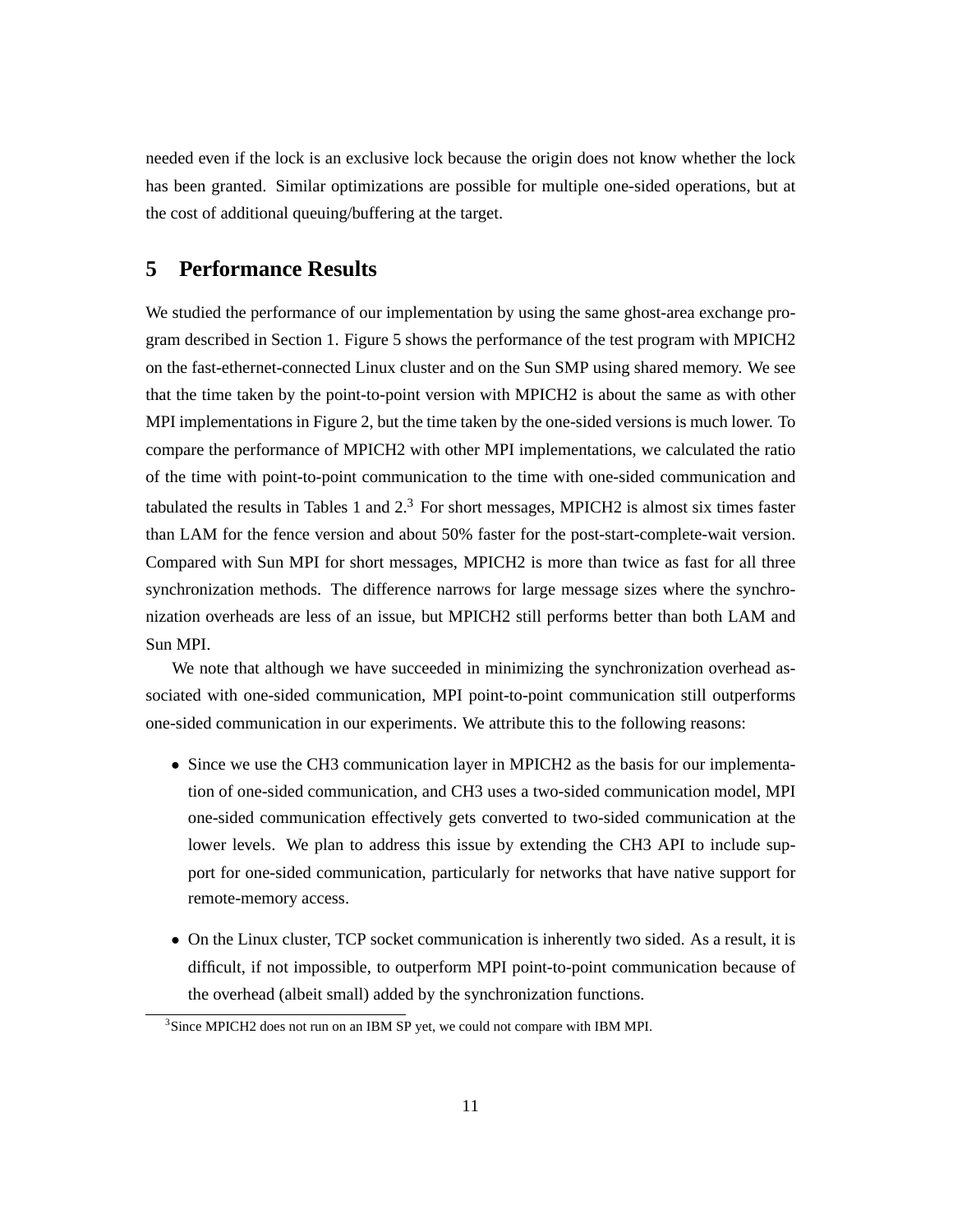

MPICH-2, 25 processes, Linux cluster, fast ethernet

Figure 5: Performance of MPICH2 on the Linux cluster and Sun SMP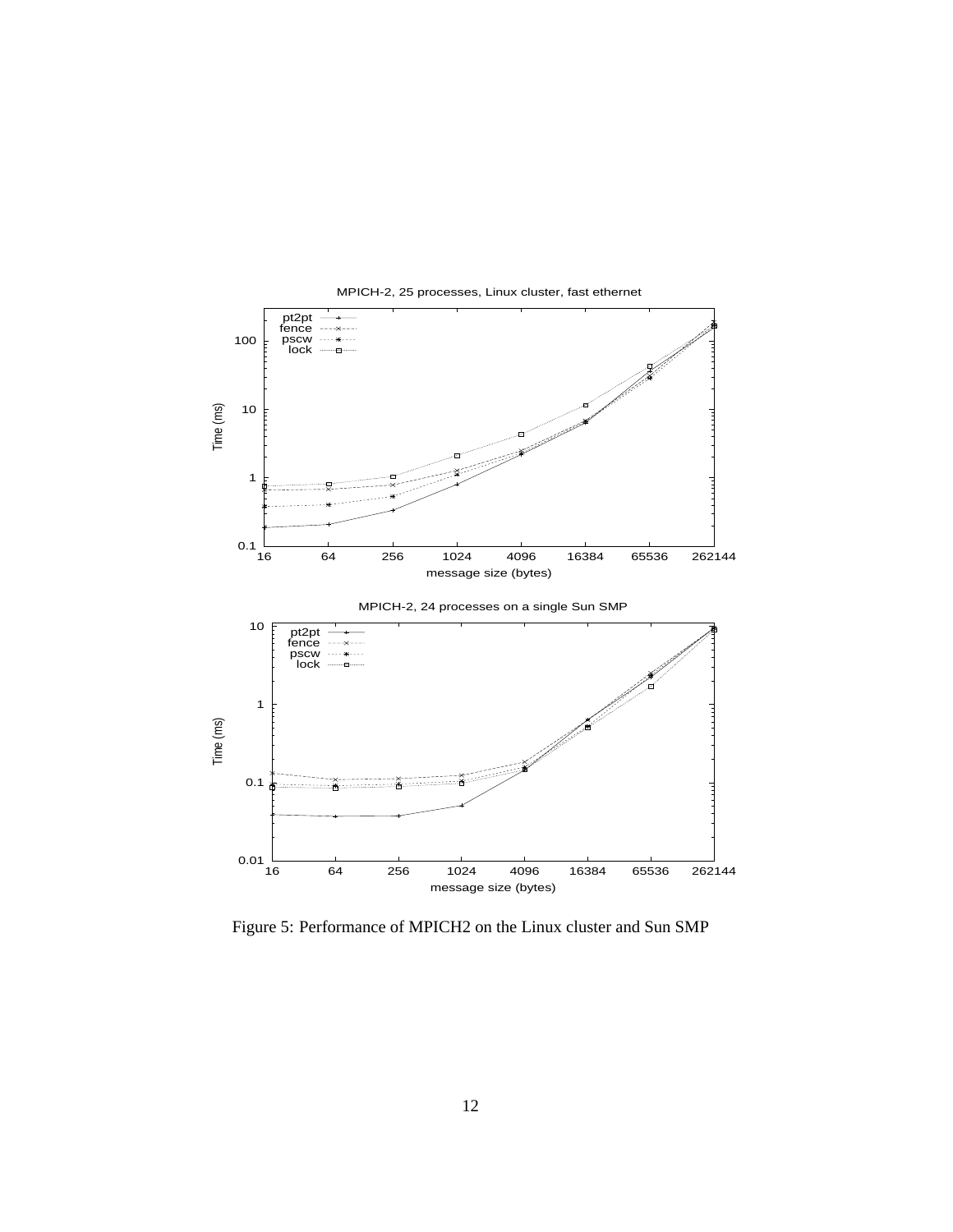| Size    | LAM   |      | MPICH <sub>2</sub> |      |  |
|---------|-------|------|--------------------|------|--|
| (bytes) | fence | pscw | fence              | pscw |  |
| 16      | 18.9  | 3.3  | 3.5                | 2.03 |  |
| 64      | 18.1  | 3.2  | 3.28               | 1.94 |  |
| 256     | 13.6  | 2.4  | 2.35               | 1.60 |  |
| 1K      | 5.1   | 1.52 | 1.59               | 1.39 |  |
| 16K     | 1.40  | 1.02 | 1.08               | 1.05 |  |
| 64K     | 1.03  | 0.95 | 0.85               | 0.78 |  |
| 256K    | 1.30  | 1.21 | 1.22               | 1.08 |  |

Table 1: Ratio of the time with one-sided communication to the time with point-to-point communication on the Linux cluster (the smaller the ratio, the better).

• Since we place no restrictions on the memory that a user can use for the memory window, the underlying communication even on shared-memory systems has two-sided semantics (copy into and out of shared memory). We plan to address this issue by optimizing the case where the user allocates the window with MPI Alloc mem (which can return a shared segment that a remote process can directly access), and, in some cases, by using operating-system hooks (such as in Linux) that enable a process to directly access the private memory of a remote process [5, 18]. (Note that for lock-unlock synchronization, an implementation is allowed to require the user to use window memory allocated with MPI Alloc mem.)

In a few cases in Tables 1 and 2, we see that the ratio is less than one, which means that one-sided communication is actually faster than point-to-point communication. We attribute this to the waiting time for the receive to be called in the rendezvous protocol used in point-to-point communication for large messages.

# **6 Conclusions and Future Work**

This paper shows that an optimized implementation of the synchronization functions significantly improves the performance of MPI one-sided communication. Nonetheless, several opportunities exist for improving the performance further, and we plan to explore them. For example, in the case of lock-unlock synchronization for a single put or accumulate, we can improve the performance substantially by not having the origin process wait for an acknowledgment from the target at the end of the unlock. This optimization, however, breaks the semantics of unlock,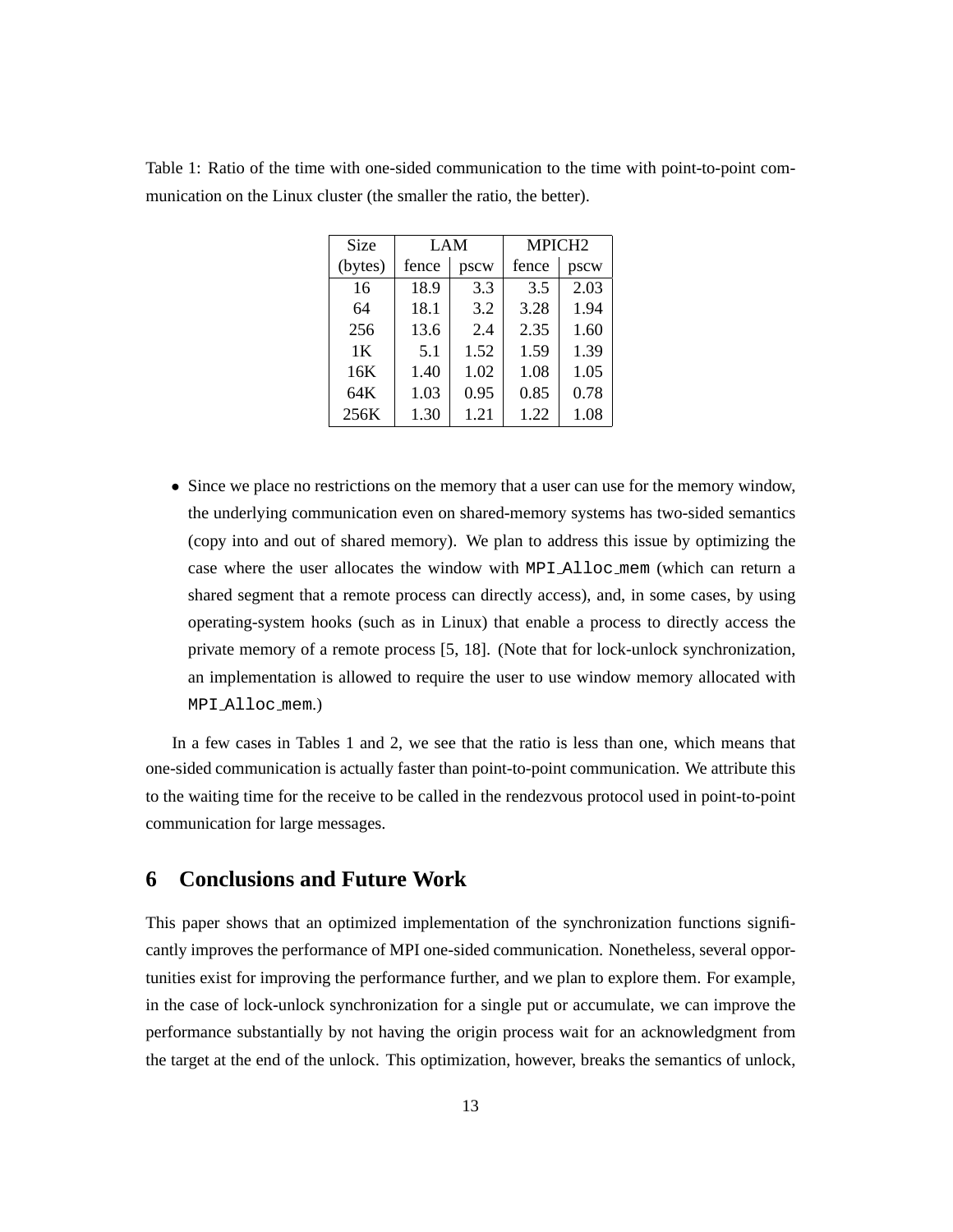| Size           | Sun MPI |      | MPICH <sub>2</sub> |       |      |      |
|----------------|---------|------|--------------------|-------|------|------|
| (bytes)        | fence   | pscw | lock               | fence | pscw | lock |
| 16             | 6.9     | 6.0  | 6.5                | 3.4   | 2.45 | 2.24 |
| 64             | 9.2     | 6.5  | 8.8                | 2.94  | 2.47 | 2.30 |
| 256            | 7.0     | 5.3  | 6.7                | 3.0   | 2.55 | 2.38 |
| 1 <sub>K</sub> | 2.0     | 1.55 | 1.93               | 2.43  | 2.06 | 1.92 |
| 16K            | 1.79    | 1.44 | 1.26               | 0.99  | 0.82 | 0.79 |
| 64K            | 1.48    | 2.16 | 1.54               | 1.13  | 1.06 | 0.77 |
| 256K           | 2.76    | 2.59 | 1.51               | 0.99  | 1.01 | 0.94 |

Table 2: Ratio of the time with one-sided communication to the time with point-to-point communication on the Sun SMP (the smaller the ratio, the better).

which state that when the unlock returns, the operation is complete at both origin and target. We plan to explore the possibility of allowing the user to pass an assert or info key to select weaker semantics that do not require the operation to be completed at the target when unlock returns. We plan to extend our implementation to work efficiently on networks that have native support for remote-memory access, such as InfiniBand and Myrinet. We also plan to aggregate short messages and communicate them as a single message instead of separately, and cache derived datatypes at the target so that they need not be communicated each time.

### **Acknowledgments**

We thank Chris Bischof for giving us access to the Sun SMP machines at the University of Aachen and Dieter an May for helping us in running our tests on those machines. We also thank Don Frederick for giving us access to the IBM SP at the San Diego Supercomputer Center.

### **References**

- [1] Noboru Asai, Thomas Kentemich, and Pierre Lagier. MPI-2 implementation on Fujitsu generic message passing kernel. In *Proceedings of SC99: High Performance Networking and Computing*, November 1999.
- [2] David Ashton, William Gropp, Rajeev Thakur, and Brian Toonen. The CH3 design for a simple implementation of ADI-3 for MPICH-2 with a TCP-based implementation. Tech-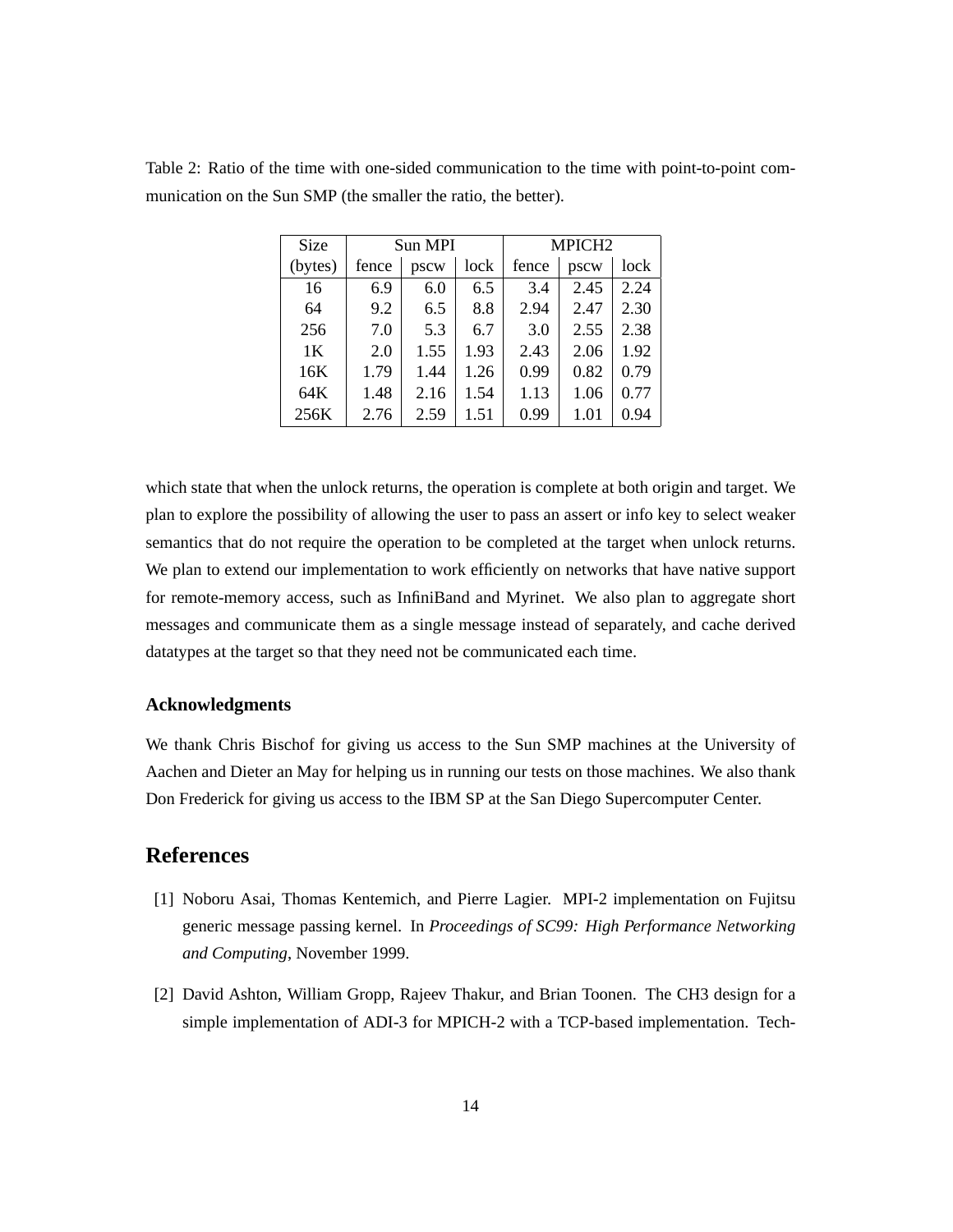nical Report ANL/MCS-P1156-0504, Mathematics and Computer Science Division, Argonne National Laboratory, May 2004.

- [3] Dan Bonachea. GASNet specification, v1.1. Technical Report CSD-02-1207, Dept. of Computer Science, UC Berkeley, October 2002.
- [4] S. Booth and E. Mourão. Single sided MPI implementations for SUN MPI. In *Proceedings of SC2000: High Performance Networking and Computing*, November 2000.
- [5] Phil Carns. Personal communication, 2004.
- [6] Edgar Gabriel, Graham E. Fagg, and Jack J. Dongarra. Evaluating the performance of MPI-2 dynamic communicators and one-sided communication. In Jack Dongarra, Domenico Laforenza, and Salvatore Orlando, editors, *Recent Advances in Parallel Virtual Machine and Message Passing Interface, 10th European PVM/MPI Users' Group Meeting*, pages 88–97. Lecture Notes in Computer Science 2840, Springer, September 2003.
- [7] J. M. D. Hill, B. McColl, D. C. Stefanescu, M. W. Goudreau, K. Lang, S. B. Rao, T. Suel, T. Tsantilas, and R. H. Bisseling. BSPlib: The BSP programming library. *Parallel Computing*, 24(14):1947–1980, December 1998.
- [8] Cray Research Inc. Cray T3E C and C++ optimization guide, 1994.
- [9] Weihang Jiang, Jiuxing Liu, Hyun-Wook Jin, Dhabaleswar K. Panda, Darius Buntinas, Rajeev Thakur, and William Gropp. Efficient implementation of MPI-2 passive one-sided communication over InfiniBand clusters. In Dieter Kranzlmuller, Peter Kacsuk, and Jack ¨ Dongarra, editors, *Recent Advances in Parallel Virtual Machine and Message Passing Interface, 11th European PVM/MPI Users' Group Meeting*, pages 68–76. Lecture Notes in Computer Science 3241, Springer, September 2004.
- [10] Weihang Jiang, Jiuxing Liu, Hyun-Wook Jin, Dhabaleswar K. Panda, William Gropp, and Rajeev Thakur. High performance MPI-2 one-sided communication over InfiniBand. In *Proceedings of 4th IEEE/ACM International Symposium on Cluster Computing and the Grid (CCGrid 2004)*, April 2004.
- [11] LAM/MPI Parallel Computing. http://www.lam-mpi.org.
- [12] Message Passing Interface Forum. MPI-2: Extensions to the Message-Passing Interface, July 1997. http://www.mpi-forum.org/docs/docs.html.